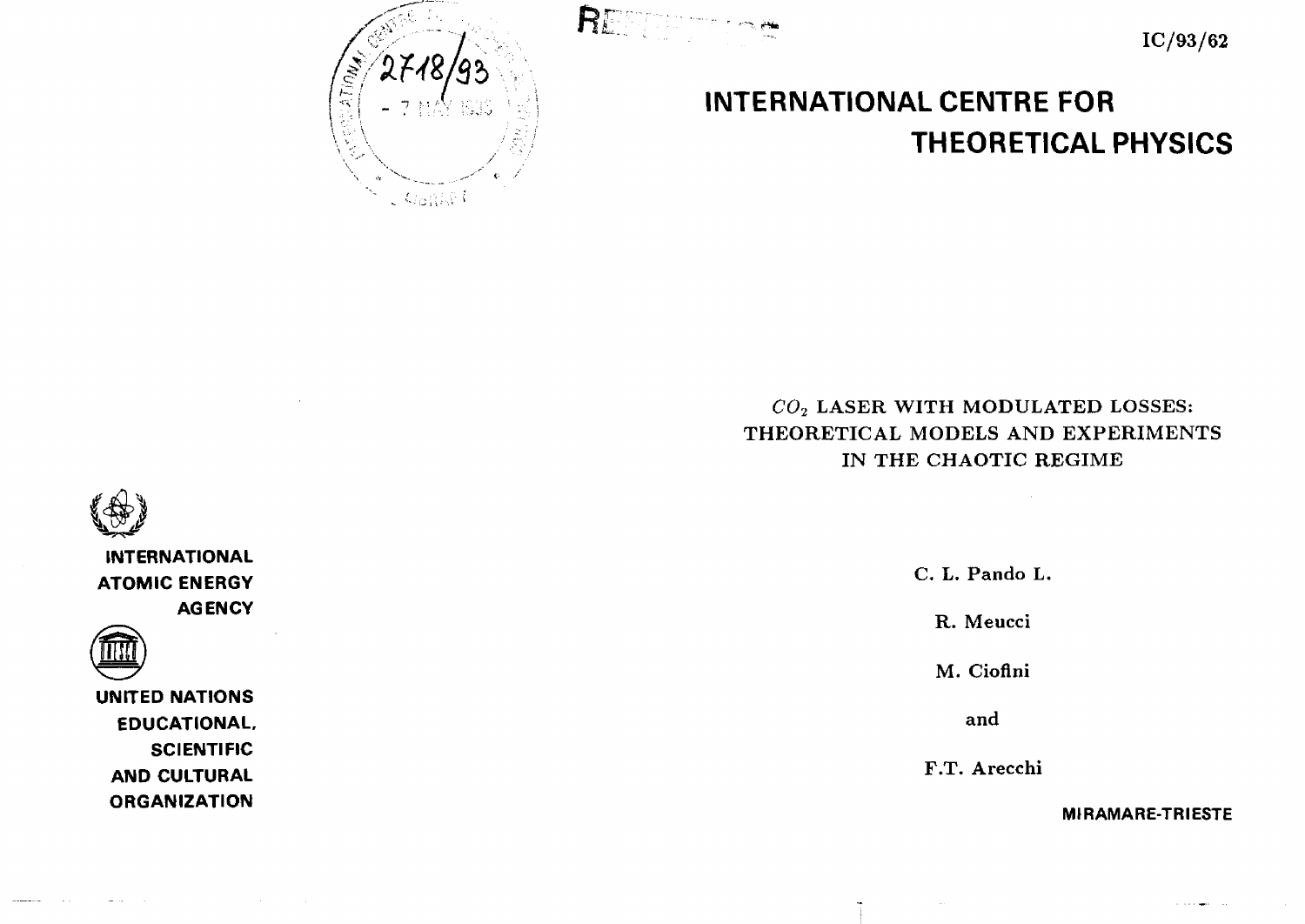e e e construir de la construir de la construir de la construir de la construir de la construir de la construir<br>Les produit de la construir de la construir de la construir de la construir de la construir de la construir de  $\frac{1}{\sqrt{2\pi}}\frac{1}{\sqrt{2\pi}}\left(\frac{1}{\sqrt{2\pi}}\right)^{2}$  $\frac{1}{2}$  $\frac{1}{2}$  $\begin{array}{c} \mathbf{k} \\ \mathbf{k} \end{array}$  $\sim 100$  $\begin{array}{c} \mathbf{y} \\ \mathbf{y} \\ \mathbf{y} \end{array}$ 

 $\sim 10^7$ 

 $\sim 10^6$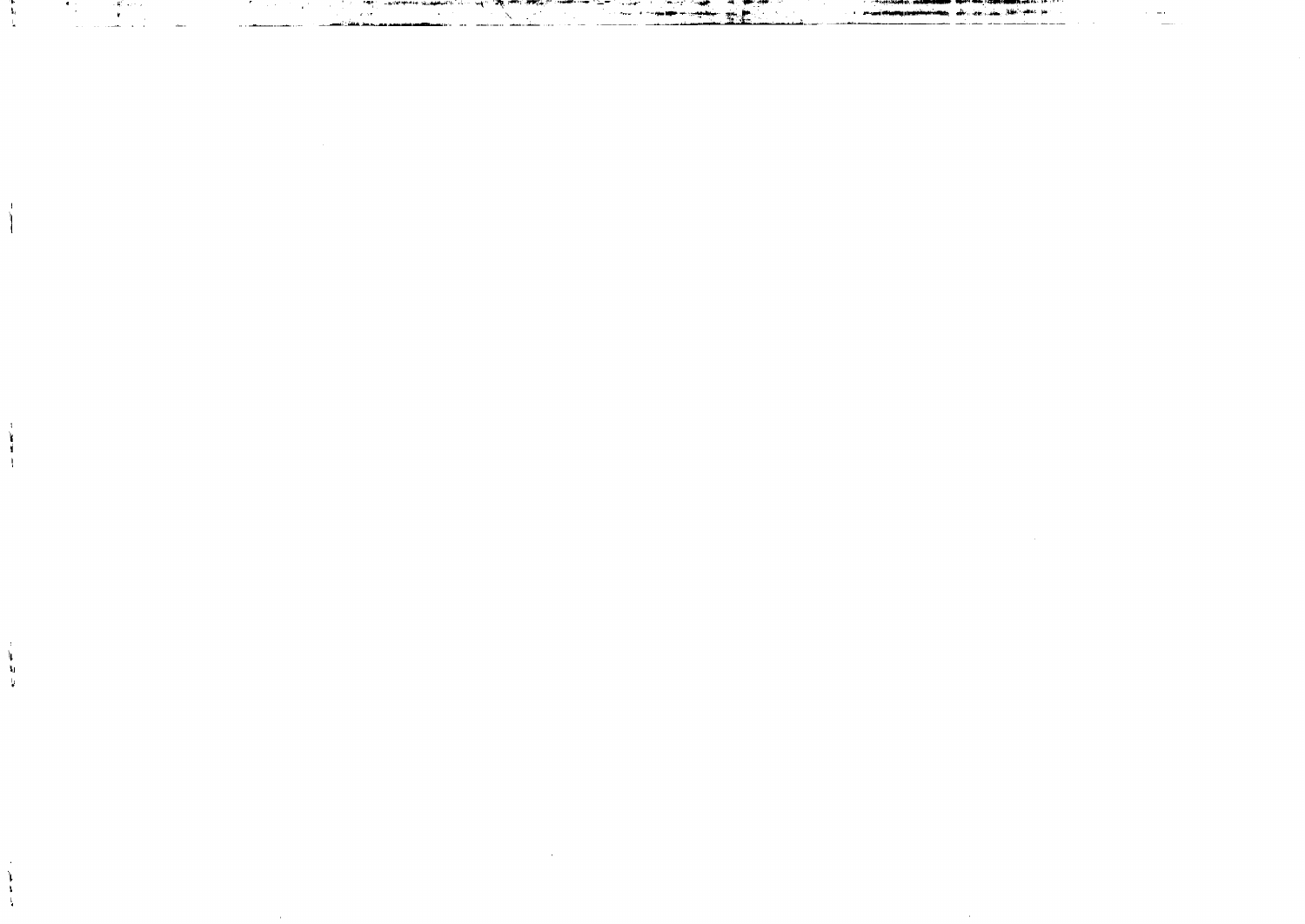#### IC/93/62

### International Atomic Energy Agency and United Nations Educational Scientific and Cultural Organization INTERNATIONAL CENTRE FOR THEORETICAL PHYSICS

#### *CO2* **LASER WITH MODULATED LOSSES: THEORETICAL MODELS AND EXPERIMENTS IN THE CHAOTIC REGIME**

C.L. Pando L. International Centre for Theoretical Physics, Trieste, Italy

> R. Meucci, M. Ciofini and F.T. Arecchi Istituto Nazionale di Ottica, Largo E. Fermi 6, 50125 Firenze, Italy.

#### ABSTRACT

We compare two different theoretical models for a *CO2* laser, namely the twoand four-level model, and show that the second one traces with much better accuracy the experimental behavior in the case of a choatic dynamics due to time modulation of the cavity losses. Even though the two-level model provides a qualitative explanation of the chaotic dynamics, only the four-level one assures a quantitative fitting. We also show that, at the onset of chaos, the chaotic dynamics is low dimensional and can be described in terms of a noninvertible unidimensional map.

> MIRAMARE - TRIESTE April 1993

#### 1.INTRODUCT1ON

The loss modulated single mode  $CO<sub>2</sub>$  laser is the first optical device where chaotic dynamics has been investigated in a detailed way, not limiting the chaotic evidence to irregular time patterns or broadened power spectra, but characterizing quantitatively the chaotic scenario by suitable indicators III. At the same time, a large effort has been done in providing the simplest exhaustive theoretical model for the CO<sub>2</sub> laser able to reproduce adequately the experiments 12,3,4,5], The widely used approach based on two rate equations for the photon number n and the population inversion *S* [l! (two-level model, 2LM) provides only a qualitative agreement with the experiments. In a recent paper (5) it has been shown that in a Q-switch experiment the main limitations of 2LM appear when the amplification regime is no more linear and saturation effects induced by the coupling between n and *S* become relevant. More accurate results can be obtained by using the so-called four-level model (4LH) which takes into account the collisional coupling of each resonant energy level with a certain number of rotational levels of the same vibrationa! band.

The aim of this paper is to extend the analysis of Ref. S comparing the two different models with an experimental situation where nonlinearities play a fundamental role, that is, the chaotic dynamics obtained by applying a time modulation to the cavity losses.

In order to make a more complete comparison, we have considered two cases of 2LM. In the first (two-level model standard, or 2LMS) the value of the population decay rate  $\gamma$  to be considered in the rate equations is in the range of the values measured directly by spectroscopic techniques. As a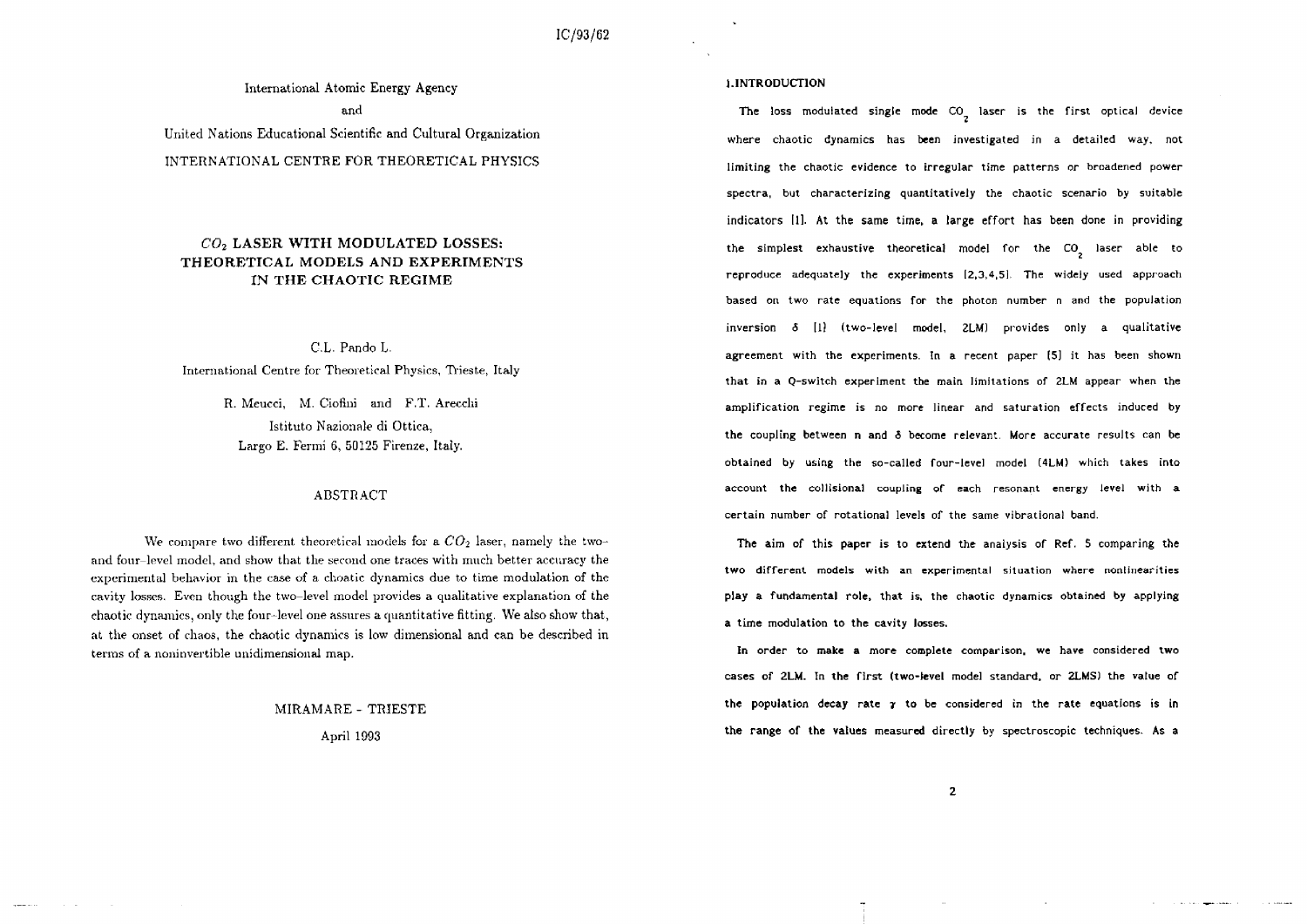consequence, no agreement is reached between the measured and calculated saturation intensities. To account for this, a second model (two-level model equivalent, or 2LME) is considered, whereby the value of  $\tau$  is derived by the requirement that the predicted value of saturation intensity should agree with the experimental one, and then *f* results much higher (an order of magnitudel than the actual value.

Trying to fit all the experimental features of the chaotic dynamics with theoretical predictions, we will show that both two-level models give unrealistic results while the four-level model describes with a good degree of accuracy the experiment. ZLMS shows chaotic evolution for a range of modulation frequencies close to the experimental value but for much lower modulation amplitudes, while 2LME provides chaos for the correct range of modulation amplitudes but for higher modulation frequencies. 4LM is free of both drawbacks.

Besides the comparison between the theoretical models and the experimental results, we have investigated two experimental features that had received scarce attention beforehand, namely, the period bubbling behavior [6] and the unidimensional-map contraction of the laser dynamics at the onset of chaos (71. In fact it was the analysis of 4LM which gave us indications for searching these experimental properties, which in turn are related with one another |8,9|. The period bubbling property that we find in our system refers to a sequence of period doublings followed by the inverse process as the modulation amplitude is kept constant and the modulation frequency is varied. Depending on the strength of the modulation amplitude the sequence of period doublings may not end into chaos giving

h.  $\mathbf{r}$  rise in this way to a big primary bubble within which higher order bubbles are contained (9). Such a behavior has been found in other systems [8] and seems characteristic of low dimensional dynamics. This suggests that our system can be described by means of a noninvertible unidimensional map within a certain interval of parameter values, when the signal is chaotic. However these features do not appear for ail parameter values since crises may take place **110,11].** Let us point out that generalized muitistability found in lasers ill is related to the existence of crises of attractor destruction-type, since it suggests the coexistence of different attractors. In other words, multistability may inhibit period bubbling behavior.

The paper is divided as follows. Section 2 concerns the description of the experimental setup. In section 3 we describe the theoretical models and compare them with the experimental results. In the last section we give the conclusions.

#### 2.EXPERIMENTAL SETUP AND RESULTS

The experimental measurements have been performed with a laser cavity defined by a grating and a 907. reflectivity mirror with a radius of curvature of 3m placed 1.35 m apart. The laser is operated with a flowing gas mixture of  $CO_2 \approx 97$  vol., N  $\approx 127$  vol., and He $\approx 797$  vol., at a total pressure of 20 Torr. The active medium excitation is obtained via a current stabilized longitudinal DC discharge at a fixed current value of 5.0 mA. An intracavity electro-optic modulator (EOM) modulates the intracavity

 $\overline{3}$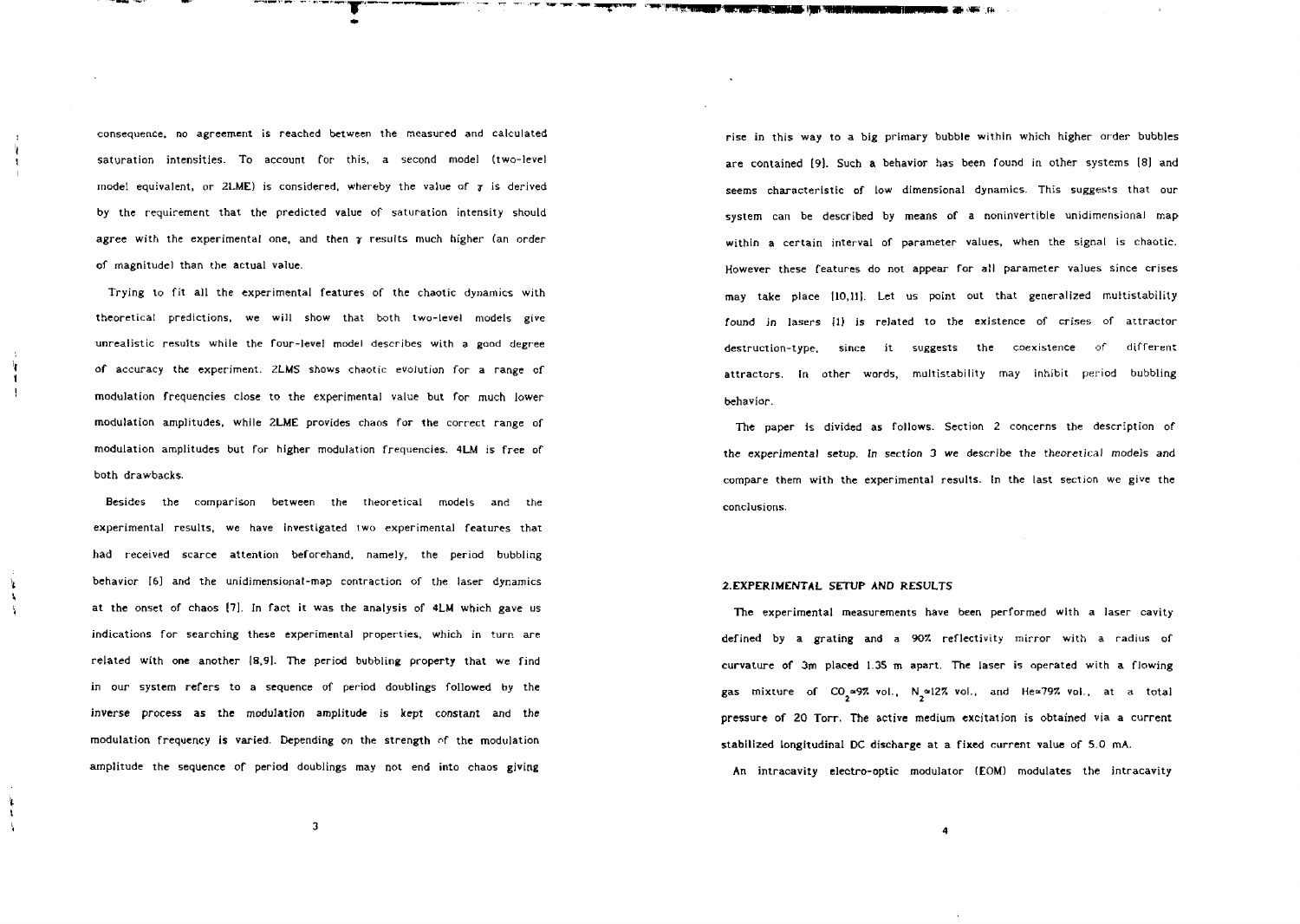field transmission so that the cavity damping rate can be expressed as follows

$$
K = \frac{c}{2L} \left( 2T + (1 - 2T) \sin^2(\pi V(t)/V_{\lambda}) \right)
$$
 (1)

where c is the speed of light, L is the cavity length, T=0.10 is the total transmission coefficient for a single pass,  $V_{\lambda}$ =4240 V and  $V(t)=V_0+V_1\sin(2\pi ft)$  is the voltage applied to the EOM  $(V_0=700 V)$ . **0 1** Considering that V(t)«V we can approximate the expression for K as

$$
K=k(1 + m \sin(2\pi ft))
$$
  
\n
$$
k = \frac{c}{2L} \left( 2T + (1-2T)(\pi V_0/V_{\lambda})^2 \right)
$$
  
\n
$$
m = 2V_1/V_0 \frac{1}{1+\alpha}
$$
  
\n
$$
\alpha = \frac{2T}{1-2T} (V_{\lambda}/\pi V_0)^2
$$
 (2)

k=4.61  $10^{7}$ s<sup>-1</sup> being the cavity damping rate when the modulation amplitude m is set to zero.

Working with a fixed modulation frequency, we have increased the modulation amplitude m by changing  $V_{\rm j}$ . The subharmonic cascade in the laser signal leading to chaos has been characterized measuring the values of the control parameter  $V_1$  at which successive bifurcations occur (see Table 1). We have recorded three bifurcation sequences at  $f_1 = 90$  kHz,  $f_2 = 100$  kHz and  $f_3$ =110 kHz. At  $f=f_2$  we have also recorded stroboscopic Poincare sections of the laser output intensity each with 64,000 periods.

On the other hand, by changing the modulation frequency f at a fixed value of m, we have characterized the period-bubbling phenomenon. The result of the measurement is reported in Table 11.

#### 3.THEORETICAL MODELS AND COMPARISON WITH EXPERIMENTS

If we consider the CO<sub>2</sub> molecule as a simple two-level system coupled with a resonant electric field, we can describe the laser dynamics (in the case of sinusoidal loss modulation) with two differential equations for the photon number n and the population inversion *S* between the two resonant levels (2LM) (dot denotes the time derivative):

$$
\overrightarrow{n} = kn \left( \delta - (1 + msin(2\pi ft + \phi)) \right)
$$
  

$$
\delta = -\gamma \delta - 2kn\delta + \gamma GP/k
$$
 (3)

n and *S* have been renormalized tD the steady state inversion when m=O, *f* is the inversion decay rate (for the 2LMS  $\gamma=1.95 \, 10^4 \, \text{s}^{-1}$ , for 2LME  $\gamma=1.95 \, 10^5 s^{-1}$  (5)), G=9.9  $10^{-8} s^{-1}$  is the field-matter coupling constant, P=1.44 10<sup>14</sup> is the pump parameter and  $\phi$  is the phase shift. Values of G and P are rescaled from those given in Ref. 5.

As a matter of fact, the above description can be considerably improved taking into account the collisional coupling of each resonant level with a certain number Z of rotational levels of the same vibrational band (4LM). These considerations lead to a set of five differential equations for the

6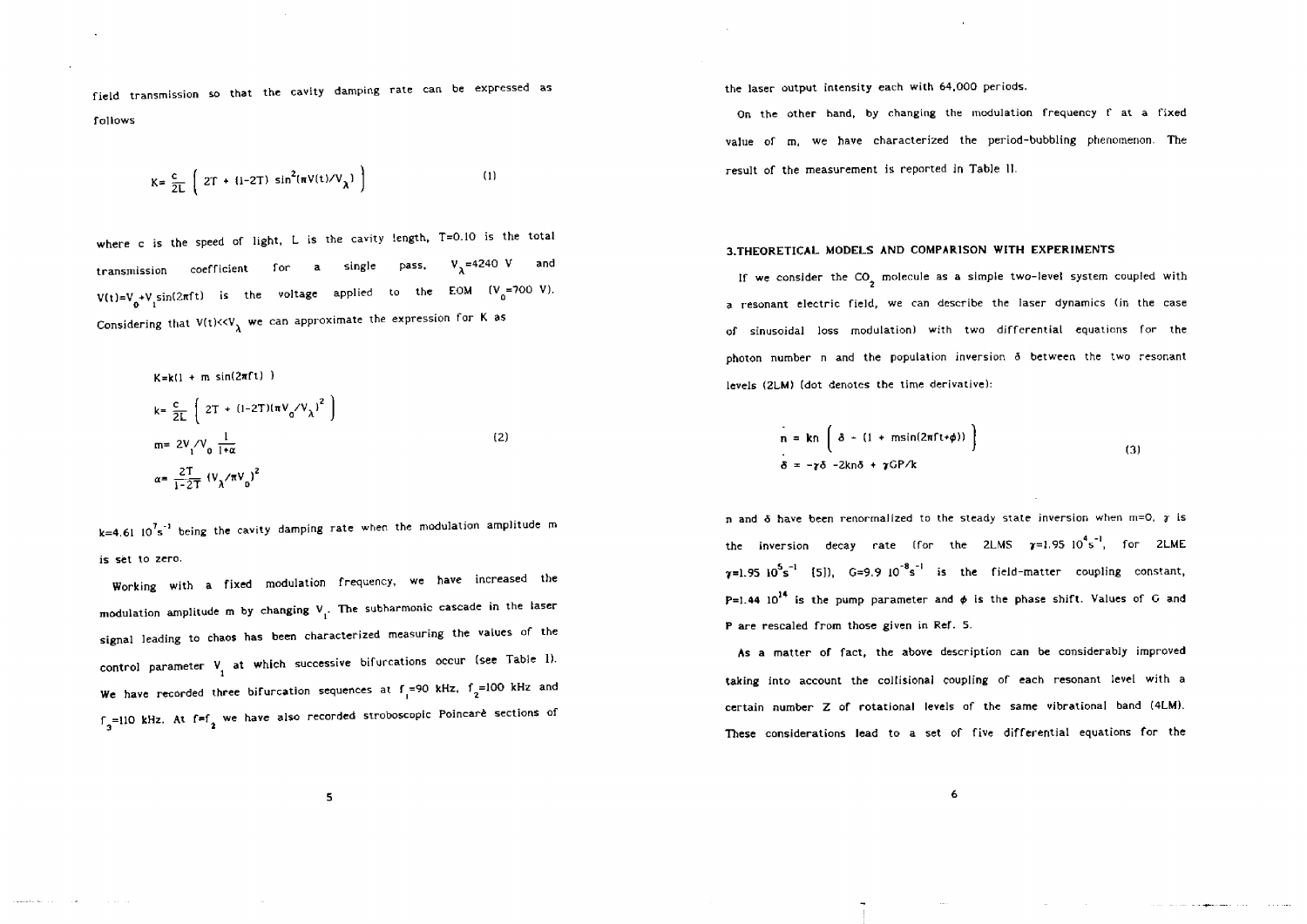photon number n, the population inversion  $\delta$  and the population sum  $\sigma$  of the resonant levels, and the population inversion  $\Delta$  and the population sum  $\Sigma$  of the rotational manifolds.

$$
\begin{aligned}\n\hat{\delta} &= \text{kn} \left( \delta - (1 + \text{msin}(2\pi f t + \phi)) \right) \\
\delta &= -\Gamma \delta + \gamma \sigma + \gamma_{\text{R}}^{\gamma} \Delta - 2 \text{kn} \delta + \gamma_{2} \text{GP}/k \\
\sigma &= -\Gamma \sigma + \gamma \delta + \gamma_{\text{R}}^{\gamma} \Sigma + \gamma_{2} \text{GP}/k \\
\Delta &= -\Gamma \Delta + \gamma \Sigma + \gamma_{\text{R}} \delta + \gamma_{2} \text{GZP}/k \\
\Sigma &= -\Gamma \Sigma + \gamma \Delta + \gamma_{\text{R}} \sigma + \gamma_{2} \text{GZP}/k\n\end{aligned}
$$

 $(4)$ 

All the variables have been rescaled with the steady state inversion of the resonant levels when m=0. The number of rotational levels considered in each manifold is  $Z=10$ . The decay rates  $\Gamma$ ,  $\Gamma'$  and  $\gamma$  are defined as follows

$$
\Gamma = (\gamma_1 + \gamma_2)/2 + \gamma_R
$$
  
\n
$$
\Gamma = (\gamma_1 + \gamma_2)/2 + \gamma_R'
$$
  
\n
$$
\gamma = (\gamma_1 - \gamma_2)/2
$$
 (5)

where  $\gamma_{\rm g}$ =7.0 10<sup>6</sup>s<sup>-1</sup>,  $\gamma_{\rm g}$ =7.0 10<sup>5</sup>s<sup>-1</sup>,  $\gamma_{\rm g}$ =8.0 10<sup>4</sup>s<sup>-1</sup>, and  $\gamma_{\rm g}$ =1.0 10<sup>4</sup>s<sup>-1</sup>, according to the considerations given in Ref.151. The other parameters are the same as in the two-level model.

In what follows we will compare the two- and the four-level models with the experimental results of the previous section by using bifurcation diagram analysis. Once we show that the four-level model is the most suitable one, we further study it in terms of Poincaré sections and return

 $\mathbf{L}$ 

maps.

In Fig. la we report the bifurcation diagram for 4LM at a fixed value of the modulation frequency  $f=100$  kHz. It can be verified that the numerical results are in good agreement with the experiment (the same agreement has been found at f=90 kHz and f=110 kHz). In fig.lb we report the bifurcation diagram at a fixed value of the modulation amplitude m=0.11. For this value of m the subharmonic window is bounded between 50 and 200 kHz. In Fig. lc we report the primary bubble in 4LM at m=0.05 as the frequency is scanned.

In Fig. 2a we report the bifurcation diagram for 2LME at a fixed modulation frequency f=]00 kHz. Comparing Figs. !a and 2a we observe that 4LM is more easy to destabilize than 2LME. As we may see in 4LM (Fig. !a) upon change of m, after the first continuous chaotic region a new chaotic attractor is originated from a period-3 unstable orbit. This crisis also occurs for  $m \approx 0.15$  upon change of f and the attractor may be periodic or chaotic depending on f, A similar situation occurs for 2LME but for unphysical values of the parameters m and f. Figure 2b shows that, for the modulation amplitude m=0.11, the subharmonic region is shifted at frequencies higher than 120 kHz. 2LME also shows period bubbling for small values of m (\*0.05).

As regards 2LMS, the bifurcation diagram at f=100 kHz reported in Fig. 3a shows a continuous chaotic region which reminds roughly the bifurcation diagram of 4L.M. The general difference is that successive crises in 2LMS are separated by small intervals of m in comparison with those of 4LM. In fig. 3b we see that for m=0.02 ELMS not only predicts chaos but also several crises as the frequency is scanned. The interval of modulation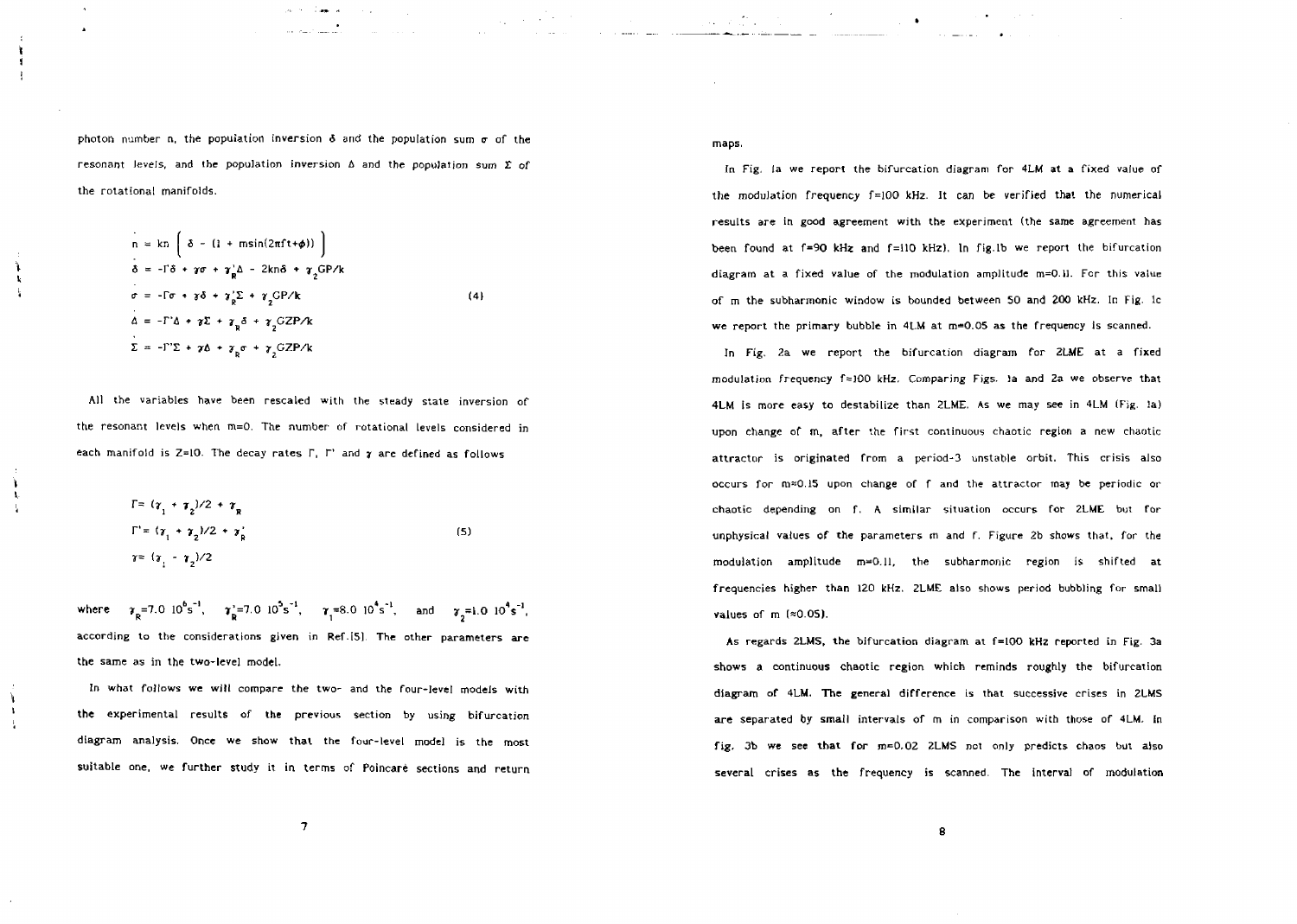frequencies where the subharmonics occur is roughly the same as in 4LM for small values of m, but period bubbling is not allowed doe to the collision of the attractor (periodic orbit) with its basin boundary.

Comparing the numerical results of different models we can see that both the two-level models present relevant discrepancies with respect to 4LM. The main problem of 2LMS is the onset of chaos at low values of the modulation amplitude m [1]. One may think to improve this matter by increasing the decay rate  $\gamma$  thus increasing the value of m required to reach the chaotic regime. However as we have seen in 2LME, the price that one pays is that the frequency region where subharmonics appear is shifted far from that of the experiment. We have found these features also with the parameter set reported in Ref. 5.

We now compare the experimental Poincare sections at the onset of chaos with those of the numerical simulations of 4LM The projections of the numerical Poincare section for period four in the plane (n,n) is shown in Fig. 4. Here we marked the order of the successive iterations. Figure S shows similar Poincare sections at the onset of the chaotic regime (m=O.lOS and f=100 kHz). Figure 4 suggests that the attractor represented in Fig. 5 consists of four pieces, which are visited in sequence. In fact, if we make a map by sampling the intensity or the inversion every four periods, we will find four different return maps.

As we may see In Fig. 5 a common feature of the return map is that a Cantor set structure (related to the horseshoe dynamics of the equations) occurs on a very fine scale and therefore an effective unidimensional map may represent the dynamics of the equations.

Two of the pieces of the map reported in Fig. 5 show a one to one correspondence between the points of the vertical and horizontal axes. Thus we construct the return map whenever the orbit is localized in one of these pieces, I.e. we form an unidimensional map by sampling the intensity or the intensity derivative every fourth iterate of the Poincare map. In this way any two points lying in the same piece and with coordinates differing by a very small amount, will be mapped after four periods in other two close-lying points of that piece. The exponential divergence of the trajectories can be measured in terms of the Lyapunov exponent of the map !7] defined on that piece. One may observe parabola-like maps (Fig. 6a) until a crisis in the system appears. This crisis of the attractor is of the merging type since the four chaotic pieces are not anymore visited regularly. After the merging, the attractor is composed of two bigger pieces which in turn are visited regularly [10,121. The corresponding return maps (shown in Fig. 6b for m=0.110 and f=100 kHz) may still be described as effective unidimensional maps which however have two extrema. This crisis occurs since the attractor touches the stable manifold of a saddle point generated in the process of saddle-node bifurcation as we change m |9I.

In Fig. 7a and 7b we report the experimental return maps corresponding to Figs. 6a and 6b respectively. Here we point out that the attractor shown in Fig. 7a is sensitive to the noise present in the experiment so that it induces a merging of the two attractor pieces. After the merging, however, the attractor is more stable against noise (Fig. 7b).

We can now evaluate the Lyapunov exponent of the return maps reported in

9

10

the contract of the contract of the second contract of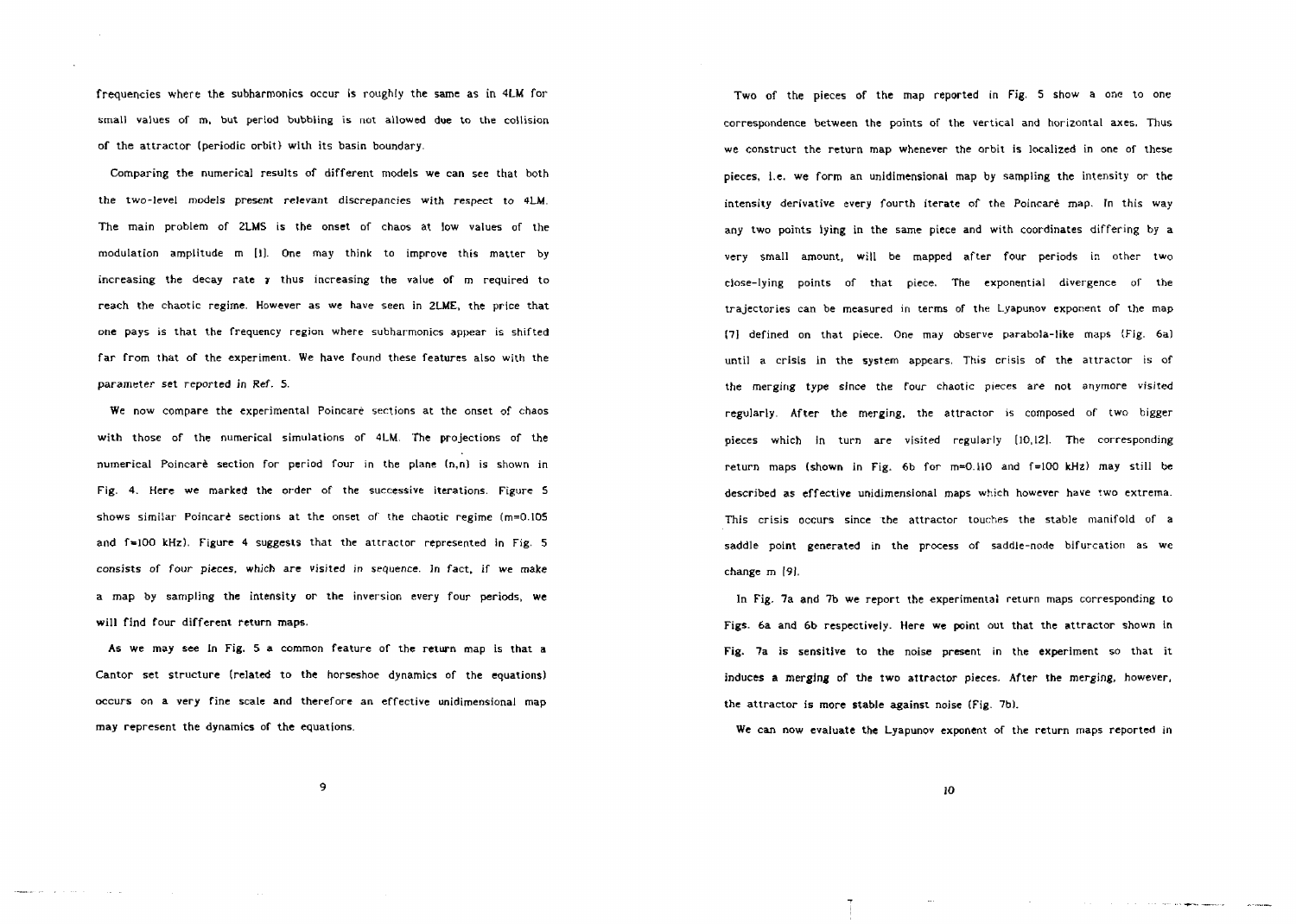Figs. 6b and 7b by fitting the theoretical and the experimental data with two polynomial curves G(x)<sub>th</sub> and G(x)<sub>ex</sub> respectively. The Lyapunov exponents of the maps are defined as follows [71

 $\lambda$ <sub>th(ex)</sub> = lim  $\frac{1}{N} \sum_{n=1}^{N} \ln |G'(x)|$ 

Here N is the number of data points  $(N=2,500)$ . The evolution of the Lyapunov exponents  $\lambda_{\mu}$  and  $\lambda_{\mu}$  vs the number of data are shown in Figs. 8a and 8b respectively. The final values  $\lambda_{\text{th}} = 0.762$  and  $\lambda_{\text{ex}} = 0.662$  are in fair agreement. The correlation dimension calculations performed on the theoretical and experimental Poincare sections confirm the low dimensionality of the attractor, giving values a few percent above one.

#### **CONCLUSIONS**

- 1

In the present paper we have shown that the four-level model is the only acceptable model to describe the chaotic behavior induced by losses modulation in a single mode CO<sub>2</sub> laser.

We have also established that for 4LM the period bubbling behavior persists beyond the values of the modulation parameters For the onset of chaos until crises arise. In ZLMS. even for values of m lower than those of 4LM, crises arise already in the periodic regime In this way crises, which in turn are related to multistability, destroy period bubbling. In contrast, period bubbling is allowed in 2LME.

 $\mathbf{H}$ 

The treatment of the dynamics in terms of unidimensional maps has been possible, since just at the onset of chaos (reached by period doublings) any multidimensional system may be described as a noninvertible unidimensional map, and since period bubbling is an indication of low dimensionality. The theoretical analysis of the Poincare maps shows the transition from maps with one extremum to maps with two extrema, as a consequence of a merging-type crisis.

In the experiment, due to the presence of noise which induces jumps between close lying orbits, we only observe maps with two extrema. However after the crisis, we find a fair agreement between the Lyapunov exponents calculated from the experimental and the numerical data.

#### ACKNOWLEDGEMENTS

This work was partly supported by the EC. Contract N. SC1\*-CT91-O697 (TSTS), CL.P.L. is grateful for the hospitality of the Condensed Matter Croup and Prof. H.Cerdeira at the International Center of Theoretical Physics ITrieste, Italy). The authors also thank Prof. C.Denardo for encouraging this work. He would also like to thank Professor Abdus Salam, the International Atomic Energy Agency, UNESCO and the International Centre for Theoretical Physics, for support.

#### **REFERENCES**

**1** - F.T.Areechi, R.Meucci, G.Puccioni and J.Tredicce, Phys. Rev. Lett. 49, 1217 (1982). G.Puccioni, A.Poggi, W.Cadomski, J.Tredicce and F.T.Arecchi,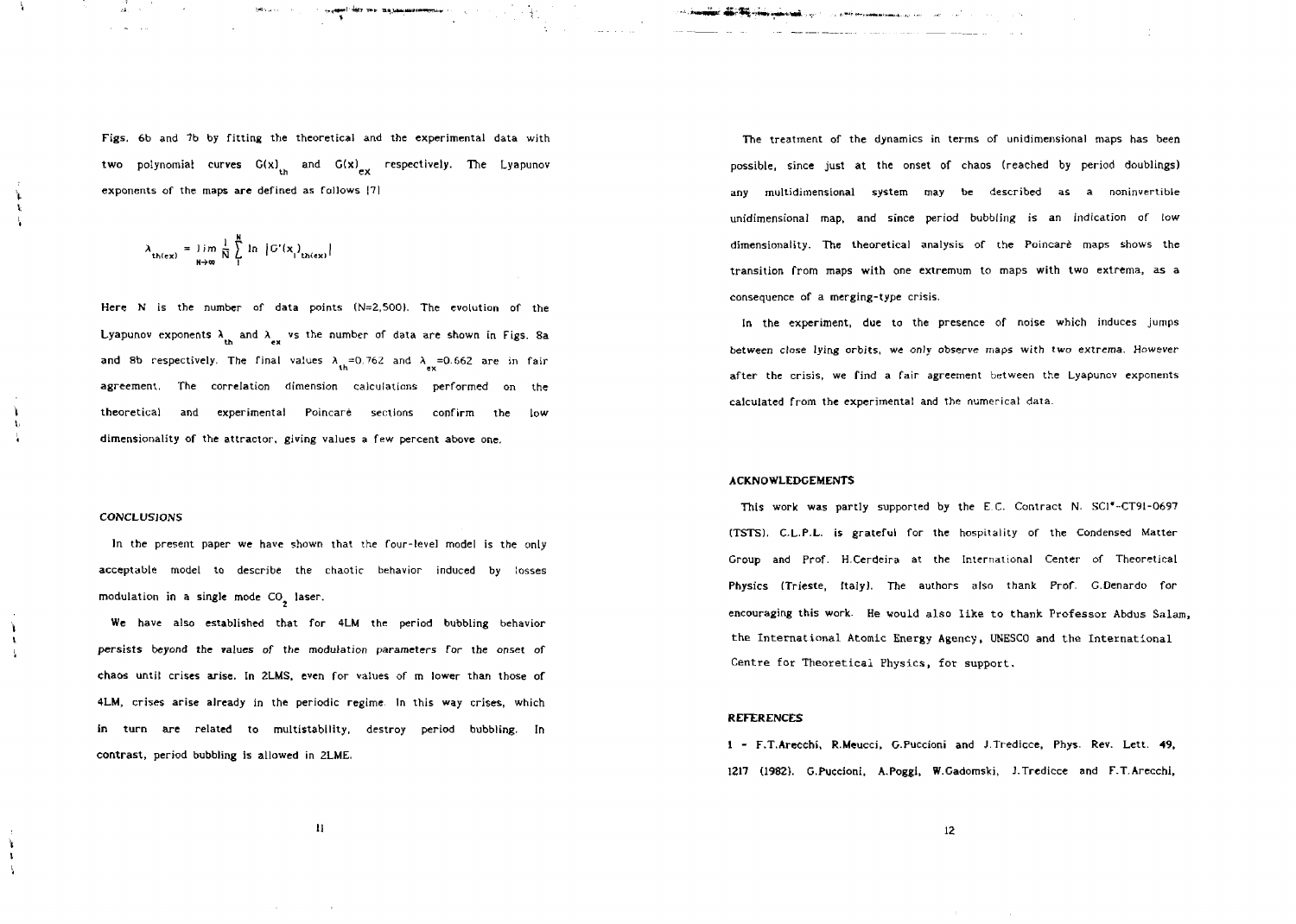Phys. Rev. Lett. 55, 339 (1985).

*Z -* J.Dupre, F.Meyer and C.Meyer, Rev. Phys. Appl- (Paris) 10, 285 (1975). E.Arimondo, F.Casagrande, L.ALugiato and P.CIorieux, Appl. Phys. B 30, 57 (1983).

3 - F.T.Arecchi, W.Gadomski, R.Meucci and J.R.Roversi, Optics Comm. 65, 47 **(1988).** G.-L.Oppo, J.R.Tredicce and L.M.Narducci, Optics Comm. 69, 393 (1989).

4 - V.Zehnle, D.Dangoisse and P.CIorieux, Optics Comm. 90, 99 11992).

5 - R.Meucci, M.Ciofini and Peng-ye Wang, Optics Comm. 91, 444 (1992).

6 - G.-L.Oppo and A.Politi, Phys, Rev, A 30. 435 (1984). M.Bier and T.C.Bountis, Phys. Lett. **104A,** 239 (1984).

7 - A.J.Lichtenberg and M, A.Lieberman, Regular and *stochastic motion,* Springer Verlag, Berlin (1983).

3 - E.Knobloch and N.O.Weiss, Physica 9D, 379 (1983); W.Krolikowski, M.R.Belie, M. Cronin-Golomb and A.BIedowski, I- Opt, Soc. B 7. 1204 (1990).

9 - J.M.T.Thompson and H.B.Steward, *Nonlinear Dynamics and* Chaos, Wiley New York, 1986.

10 - C.Crebogi, E.Ott and J.A.Yorke, Physica D 7, 181 (1983); Phys, Rev. Lett. 57, 1284 (1986).

11 - D.Hennequin, P.Glorieux and D.Dangoisse, Phys. Rev. Lett. 57, 2657 (1986). H.G.Solari, E.Eschenazi, R.Gilmore and J.R.Tredicce, Optics Comm. 64. 49 (1987). R.Meucci, A.Poggi, F.TArecchi and J.R.Tredicce, Optics Comm. 65, 151 (1988).

12 - C.Grebogi, E.Ott, F.Romeiras and J.Yorke. Phys. Rev. A 36, 5365 (1987).

#### **TABLE CAPTIONS**

Table I - Experimental bifurcation values of the parameters  $V_i$  and m for three different modulation frequencies.

Table II - Experimental bifurcation values of the parameter f for  $V_1$ =73.5 V corresponding to **m=0.108.**

14

and the contract of the contract components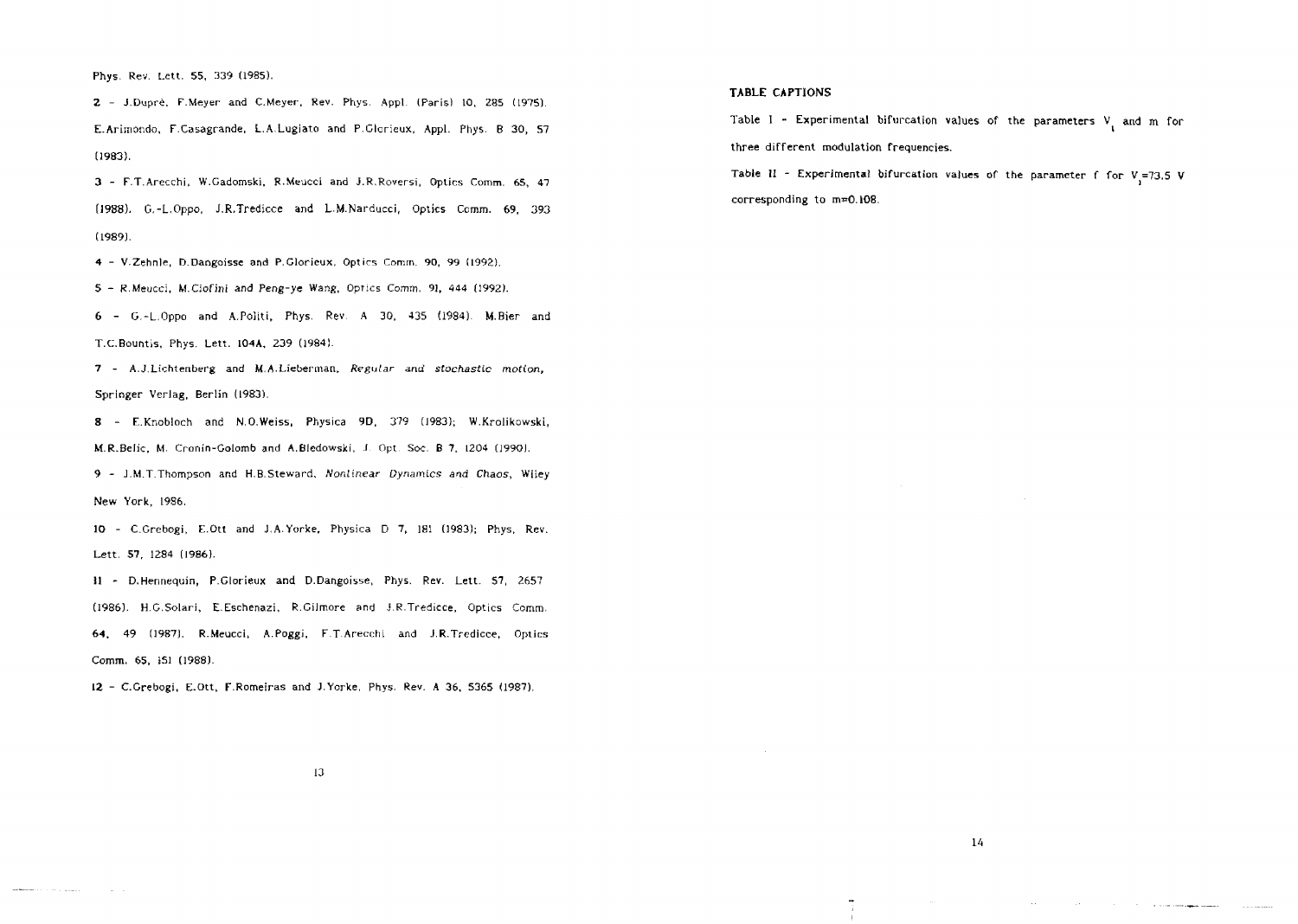TABLE 1 f (kHz) 90 **(V)** 33.6 79.8 88.5 92.6 94.5 114.1 **m** O.OSO 0.1)8 0.131 0.137 0.140 0.169 onset of f/2 f/4 chaotic f/8 chaotic f/2 chaos f/3 **100** 31.3 71.7 77.7 83.6 87.5 103.6 0.046 0.106 0.115 0.124 0.130 0.153 f/2 f/4 f/8 chaotic f/2 chaos chaotic f/3 **110** 34.3 69.1 78.0 84.9 92.4 0.051 0.102 0.115 0.126 0.137 f/2 f/4 f/8 chaotic f/2 chaos

o andij

 $\bullet$ 

 $\sim 10^{-10}$   $\rm{J}$ 

 $\alpha_{\rm{eff}}$  ,  $\alpha_{\rm{eff}}$  and  $\alpha_{\rm{eff}}$  and the particles of  $\alpha_{\rm{eff}}$ 

 $\epsilon$ 

0.155

f/3

105.0

 $\epsilon_{\rm f}$ 

 $\frac{1}{2} \left( \frac{1}{2} \right) \frac{1}{2} \left( \frac{1}{2} \right)$ 

 $\sim$  $\begin{array}{c} \mathbf{k} \\ \mathbf{k} \\ \mathbf{l} \end{array}$ 

 $\begin{array}{c} \mathbf{1} \\ \mathbf{1} \\ \mathbf{1} \end{array}$ 

 $\begin{array}{c} \frac{1}{2} \\ \frac{1}{2} \\ \frac{1}{2} \end{array}$ 

 $\mathcal{A}^{\mathcal{A}}$ 

**TABLE II**

**INTERNATIONAL SECOND CONTRACTS** 

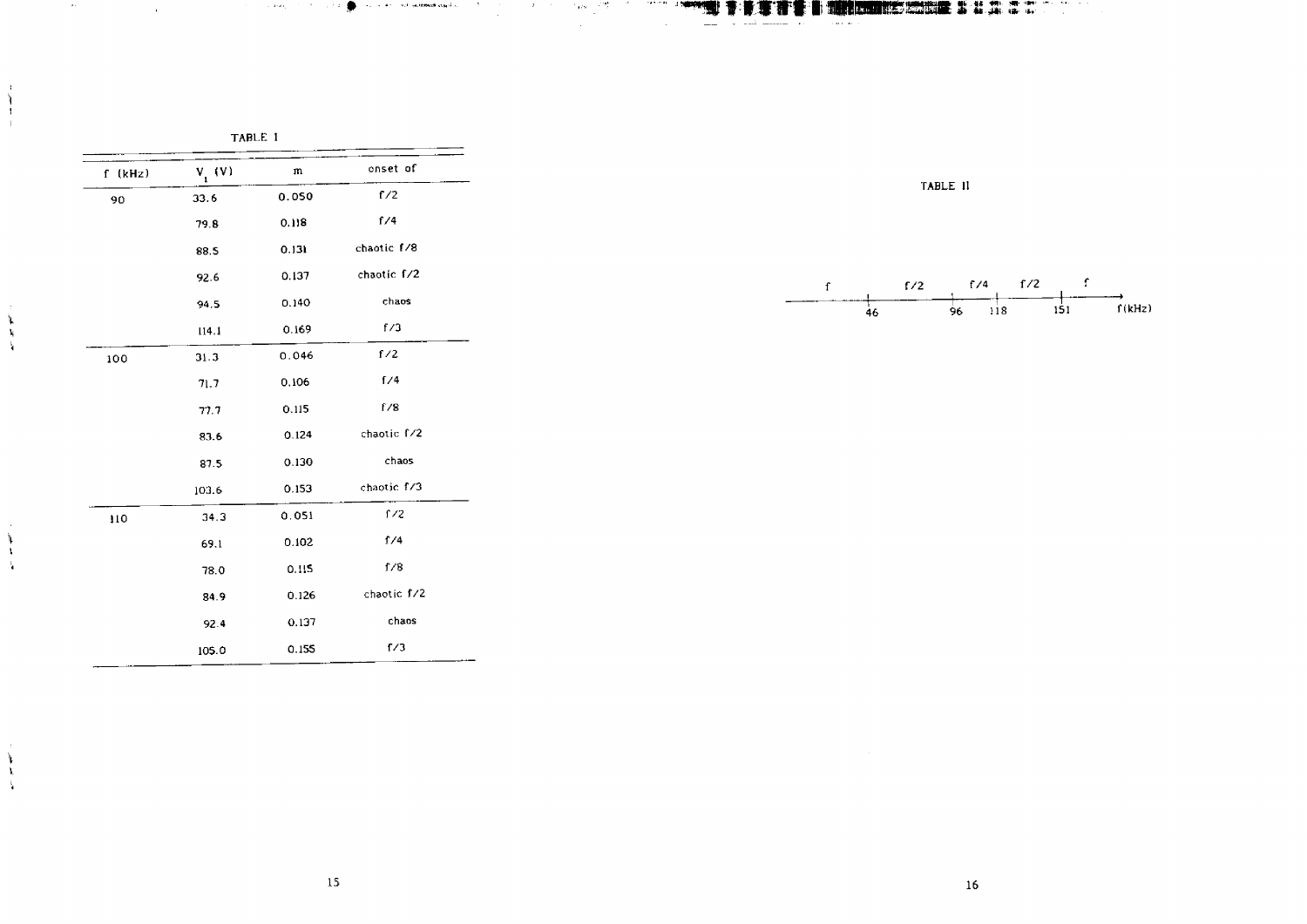#### FIGURE CAPTIONS

Fig. 1 - Numerical results for 4LM. a) Bifurcation diagram for the inversion 6 vs the modulation amplitude m at f=100 kHz. b) Bifurcation diagram of  $\delta$  vs the modulation frequency f at m=0.11. c) The same as b) but for m=0.05.

Fig. 2 - Numerical results for 2LME. a) Bifurcation diagram of  $\delta$  vs m at  $f=100$  kHz. b) Bifurcation diagram for the inversion  $\delta$  vs the modulation frequency at m=0.11.

Fig.  $3$  - Numerical results for 2LMS. a) Bifurcation diagram of  $\delta$  vs m at f=100 kHz, a) Bifurcation diagram for the inversion *S* vs the modulation frequency at  $m=0.02$ .

Fig. 4 - Foincare map projection on the plane (n,n) at f=100 kHz and m=0.09 (period four).

Fig. 5 - The same as Fig. 4 but for m=0.105 {onset of chaos). The attractor merging of the "linear" pieces is shown (it is also observed in the other two pieces).

Fig. 6 - Return maps obtained with the fourth iterates of the photon number at f\*100 kHz, a) m=0.105, b) m=0.H0.

**Fig.** 7 - Experimental return maps for the laser intensity obtained with the fourth iterates at f=100 kHz. a) m=0,l!8, b) m=0.124.

Fig. 8 - Lyapunov exponents calculations for a) the return map of Fig. 6b

 $(\lambda_{11})$  and b) the return map of Fig. 7b  $(\lambda_{12})$ .



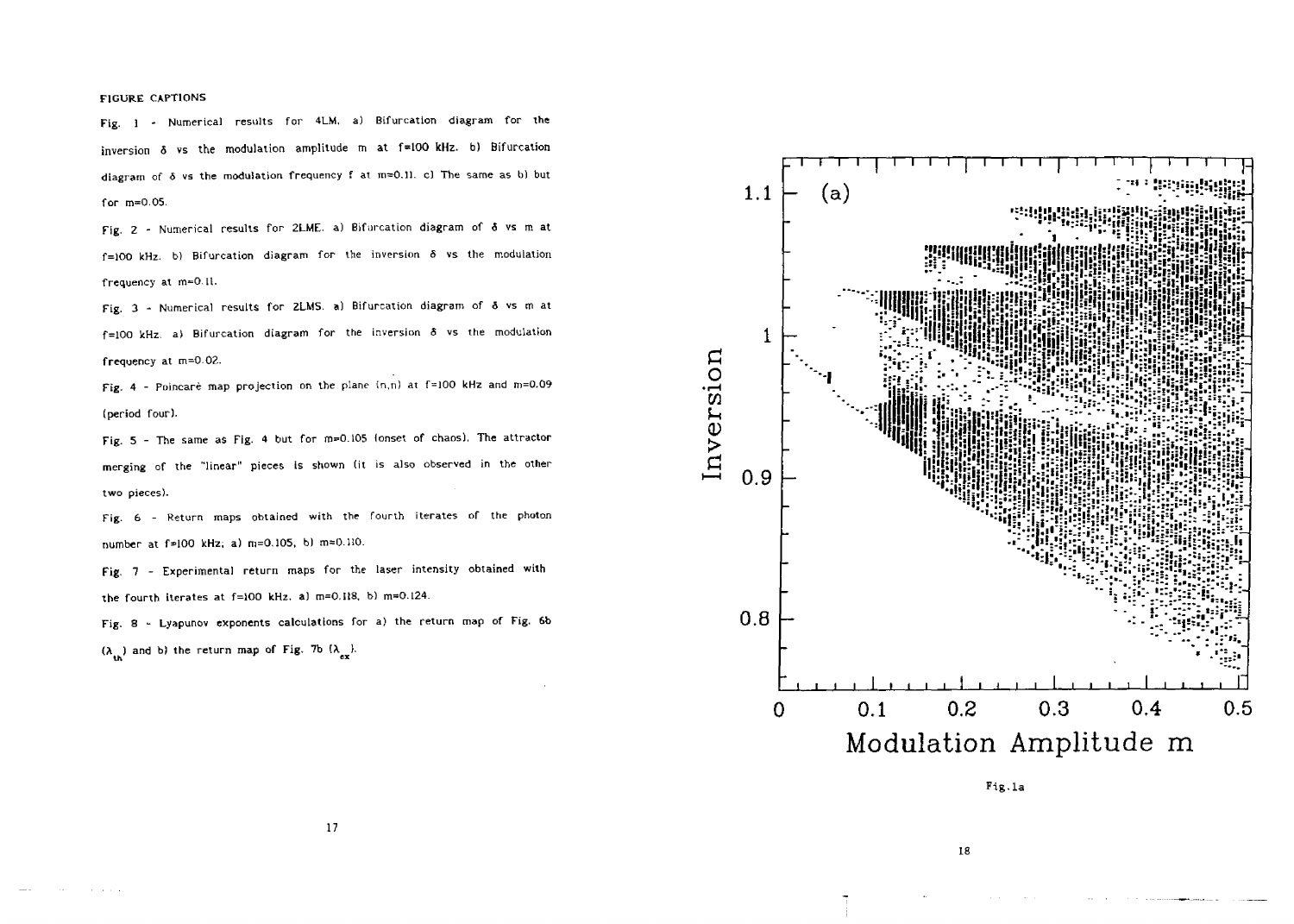



 $Fig.1c$ 

19

 ${\bf 20}$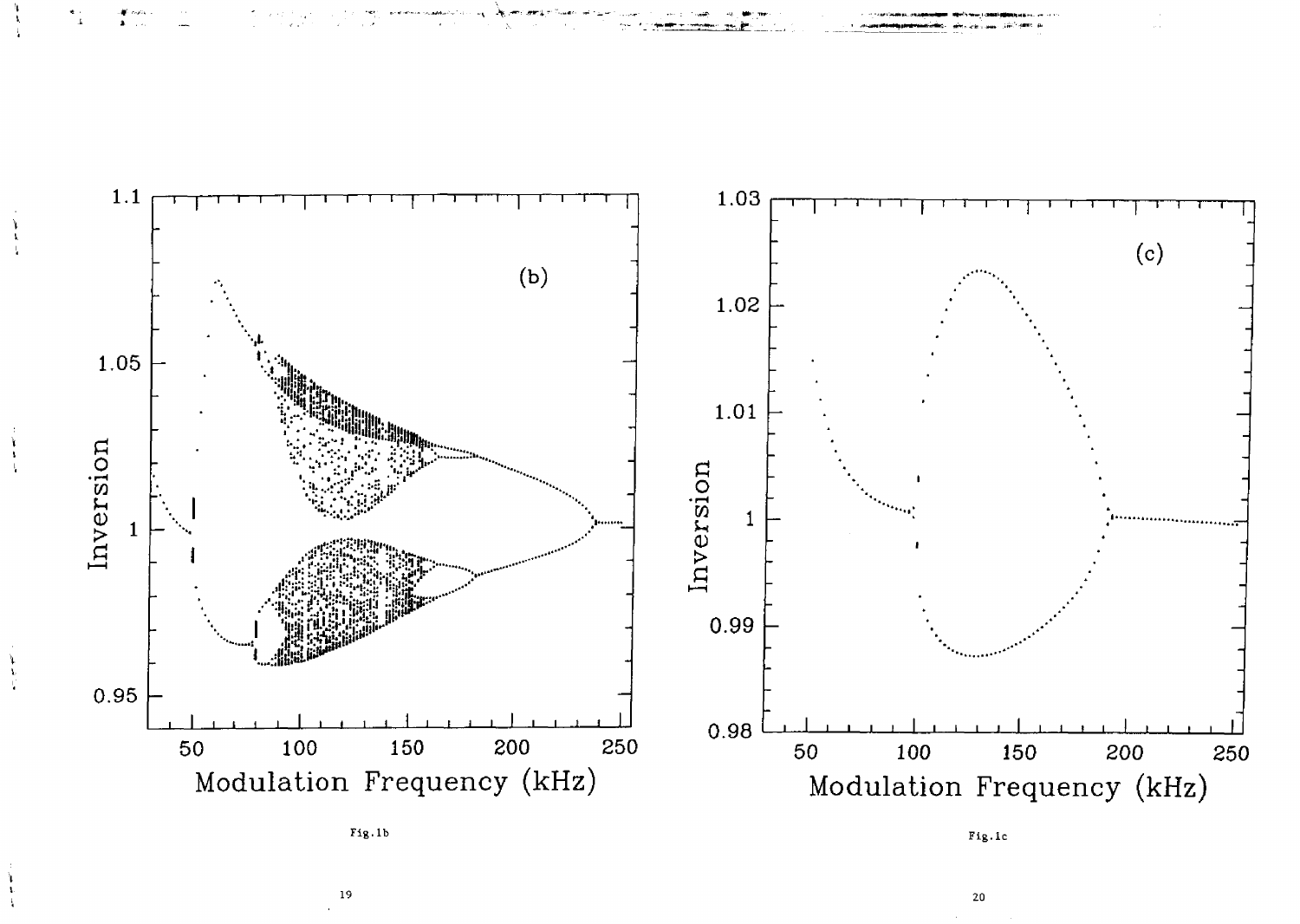



 $\bar{z}$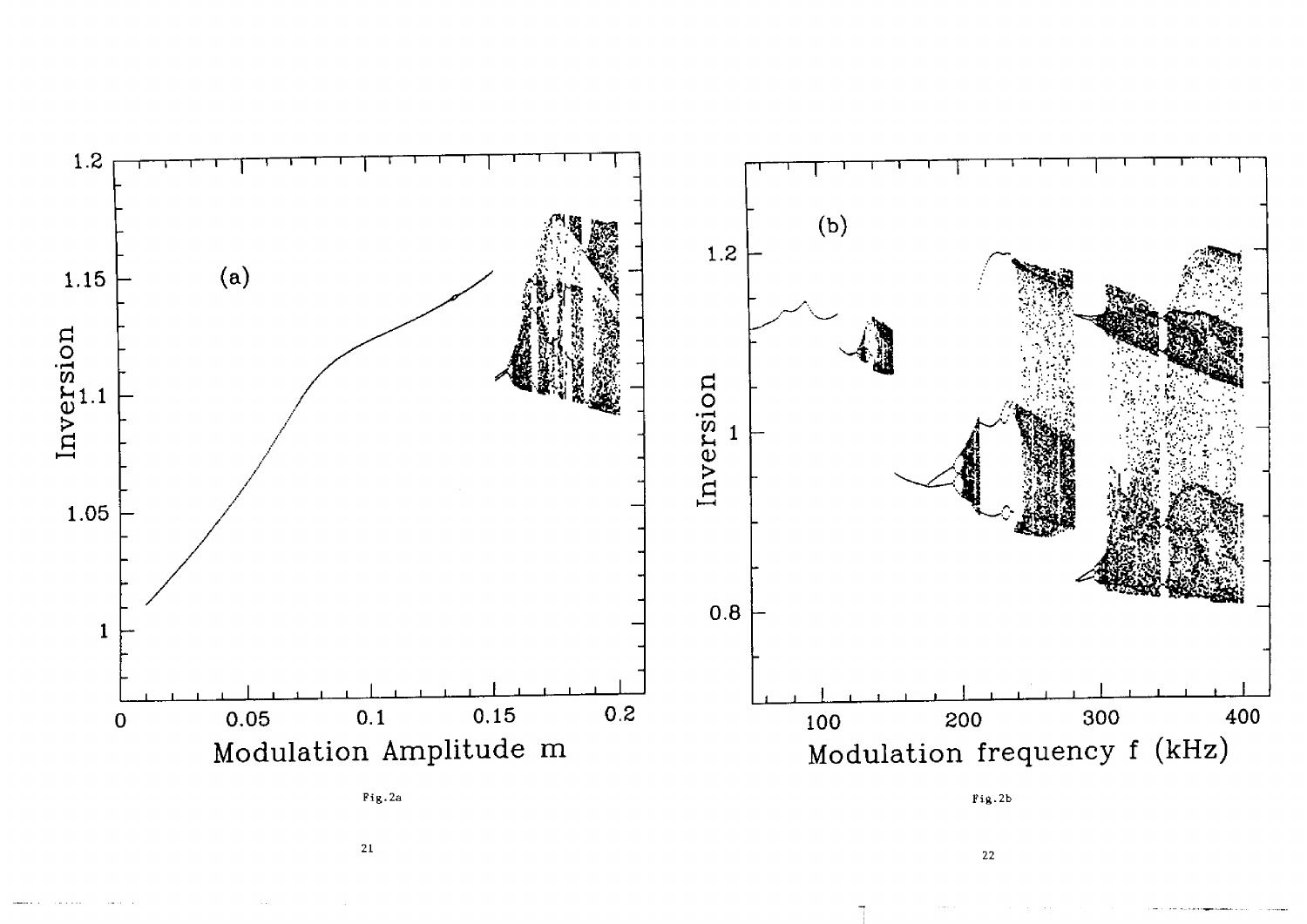

 $\overline{\omega}$ 

ž,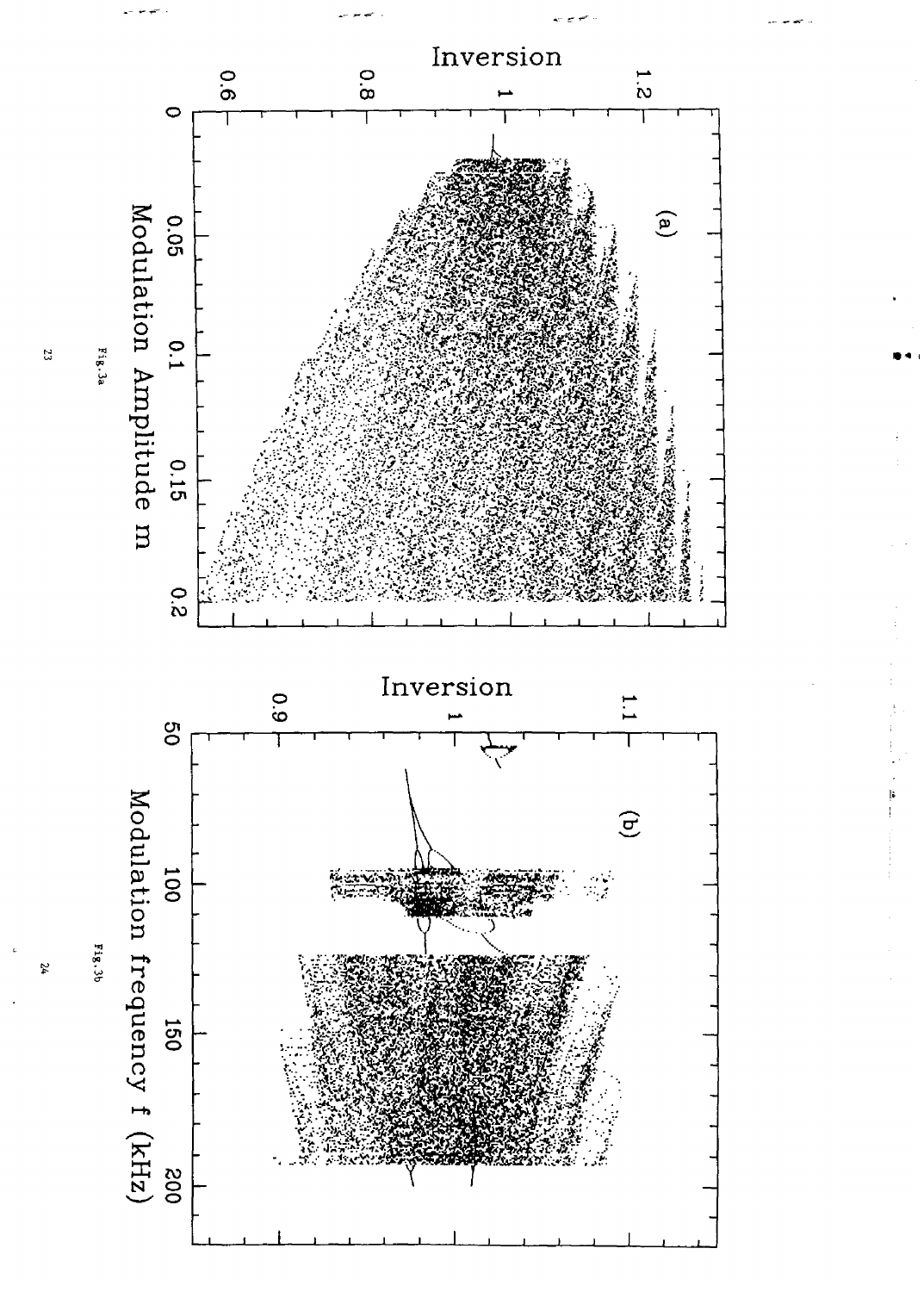

**25**

 $\sim$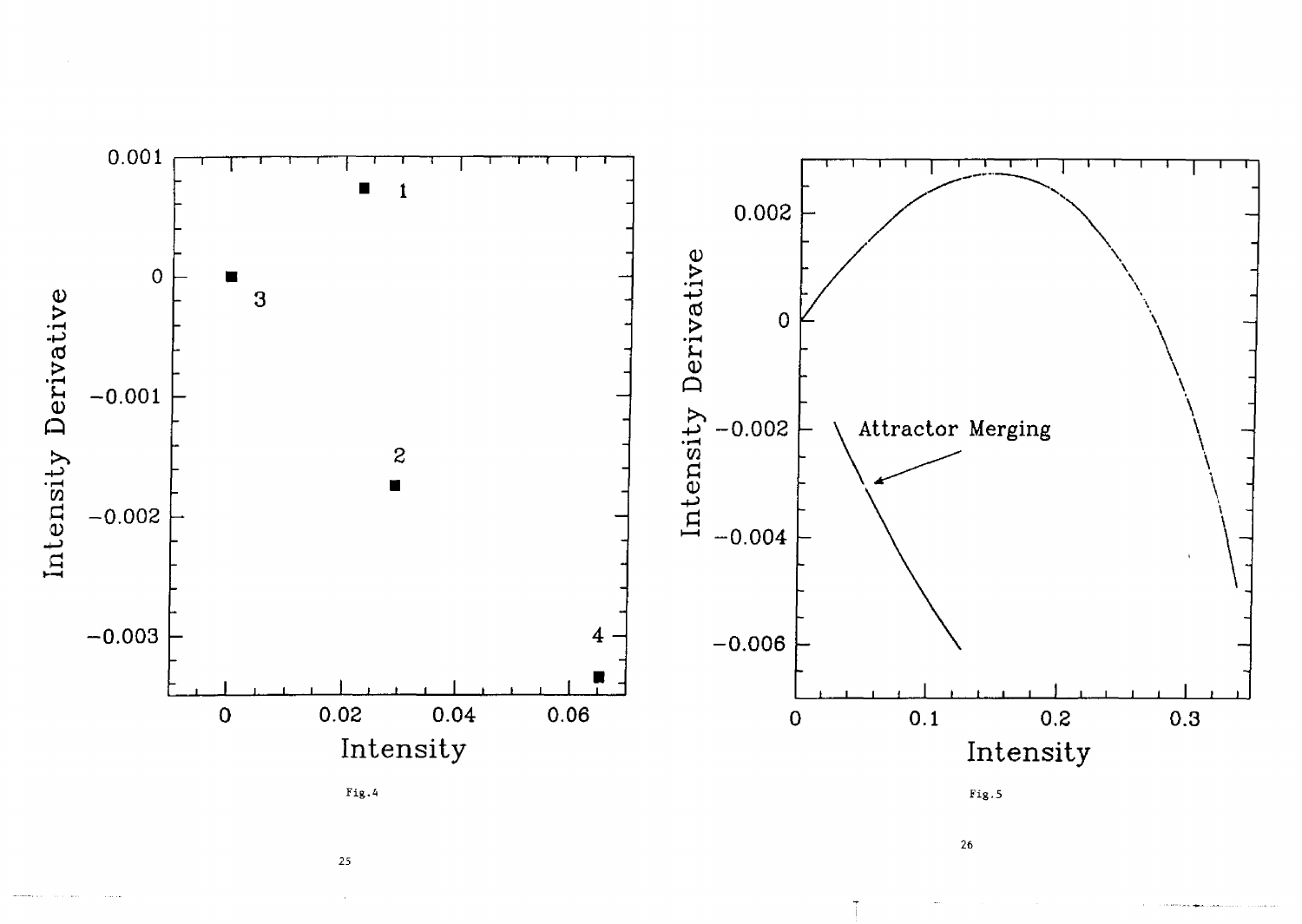

27

 $\mathbf{1}$ 

 $\ddot{\phantom{a}}$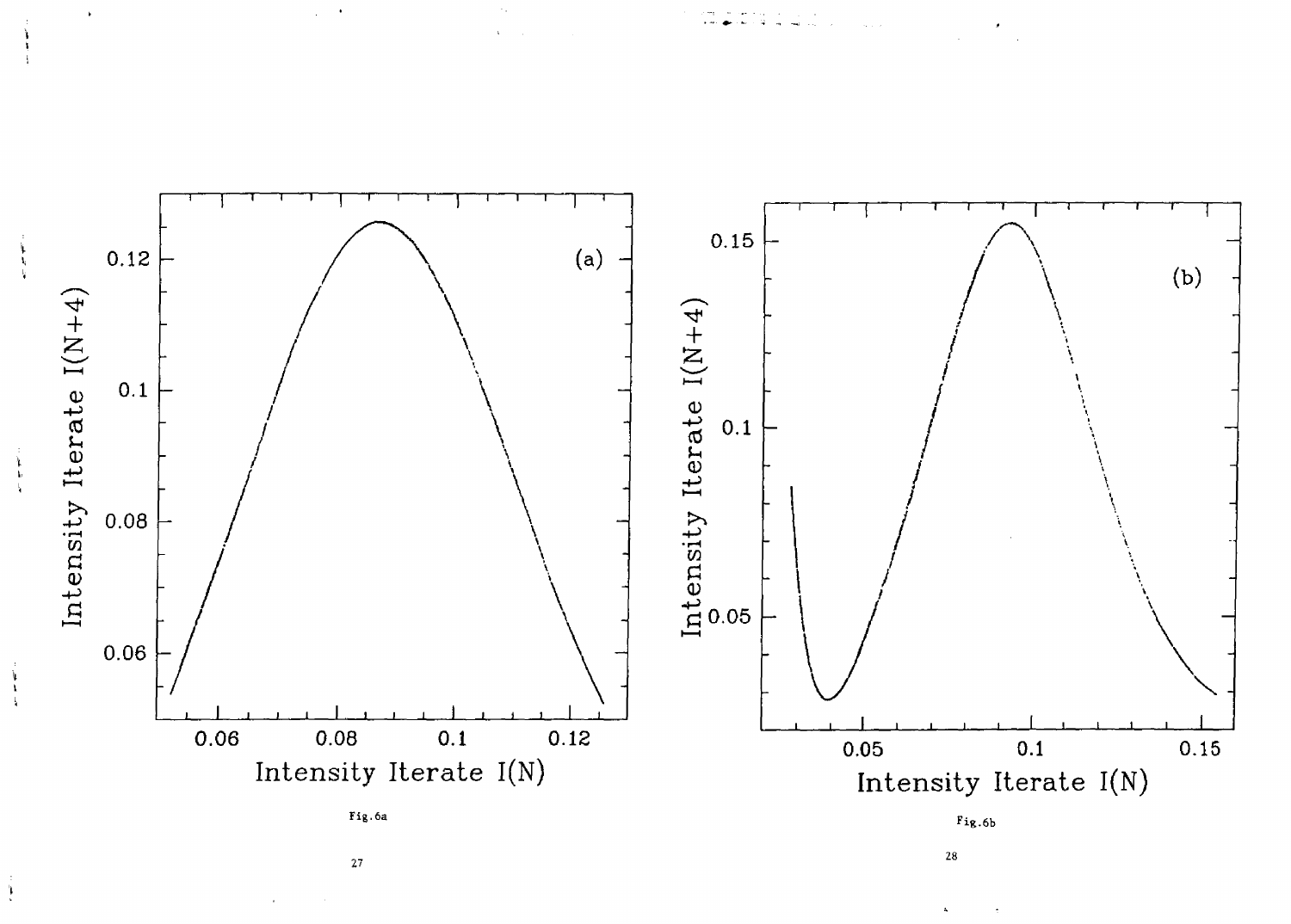

29

 $30\,$